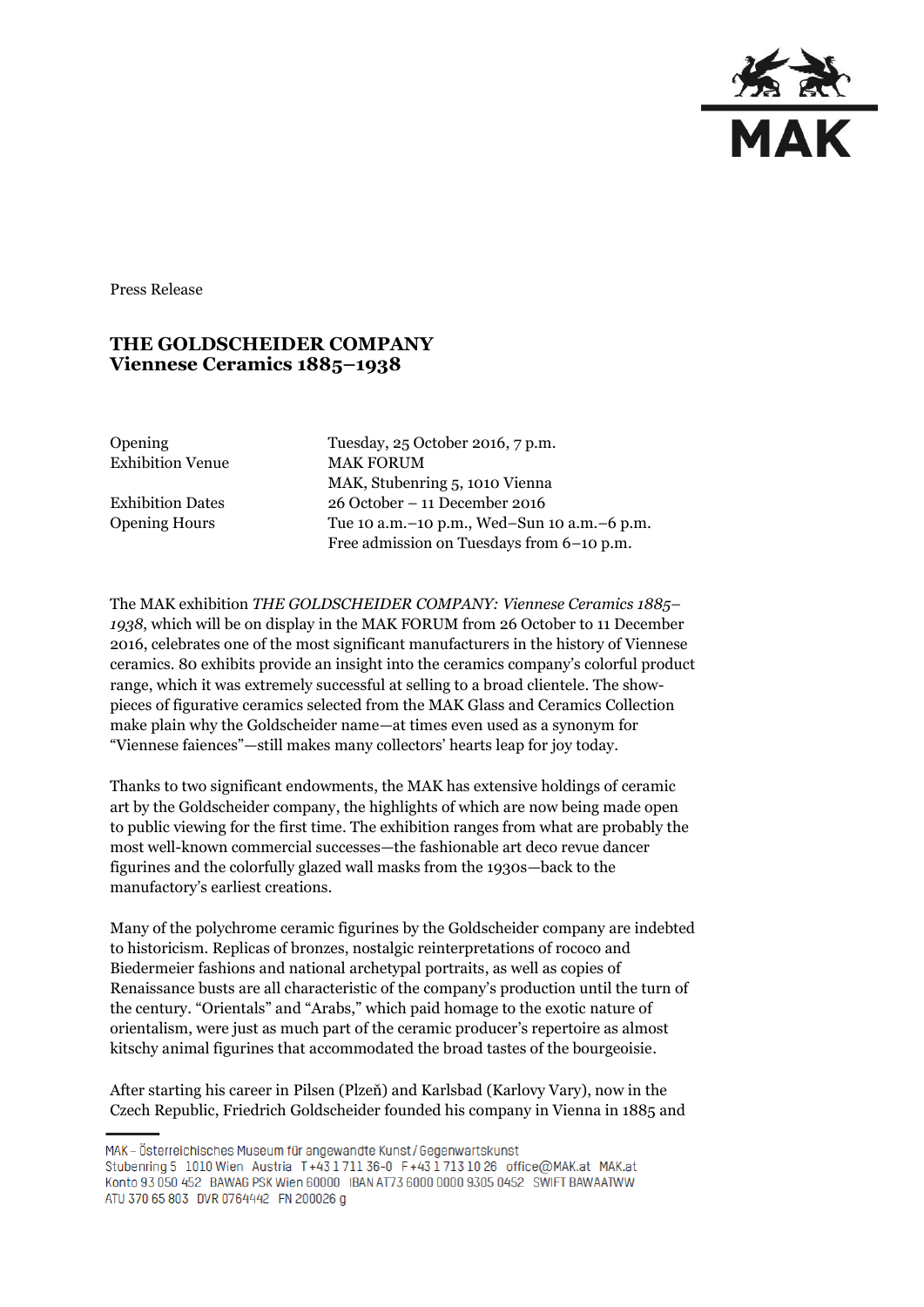

soon became established on both national and international markets. Numerous branches in Vienna, Paris, Florence, and Leipzig as well as over 10 000 different ceramic models, which were produced and sold internationally by the three generations of the company, epitomize the high status enjoyed at the time by the brand, which was famous across Europe. Although the successful company used mass production around 1900 and intermittently had hundreds of employees, it remained known for the high quality of its delightful creations. The company consistently focused its attention on technical innovations and a pleasing choice of motif that was in tune with the times.

After Friedrich Goldscheider's death in 1897, the company was managed by his widow Regine and, from 1918, their sons Marcell and Walter Goldscheider. Their cooperation with sculptors and ceramicists greatly contributed to the success of the company. Many of the artists who worked for Goldscheider—including Josef Lorenzl, Walter Bosse, Alexandre Louis-Marie Charpentier, Dina Kuhn, Michael Powolny, Arthur Strasser, and Vally Wieselthier—were associated with the Vienna Secession or the School of Arts and Crafts and as such were able to guarantee a high level of artistry.

As a prosperous business, Goldscheider was in competition with the artistic ceramics of the Wiener Werkstätte as well as the "Viennese ceramics" of Michael Powolny and Bertold Löffler. In comparison with the experimental ceramics of the Wiener Werkstätte, the ceramics of the Goldscheider company appear to feature a rather mellowed expressivity; its "artistic terracottas" were, however, displayed on an equal footing alongside ceramics by the Wiener Werkstätte in Austrian Werkbund exhibitions. Important artistic cooperations also occurred beyond Austria: a Parisian branch was founded in 1892, which Arthur Goldscheider built into the prosperous French sister company La Stèle, for which many renowned artists worked.

The aryanization of the firm in 1938 interrupted the success story of the Goldscheider company in Vienna. The Goldscheider brothers were able to set up new businesses after emigrating to the USA and England, while antique-style figurines manifesting the Nazi cult of the body were produced by the aryanized Goldscheider company in Vienna. After the Second World War, Walter Goldscheider returned to Vienna, but in the 1950s his financial circumstances forced him to sell the license for the Goldscheider brand to the German company Carstens.

That ultimately sounded the knell for the family business: it was removed from the commercial register in Vienna in 1954. Today, ceramics by the Goldscheider company are once again collectors' items that are sought after the world over. Most notably over the course of the last decade—after the publication of the company's history and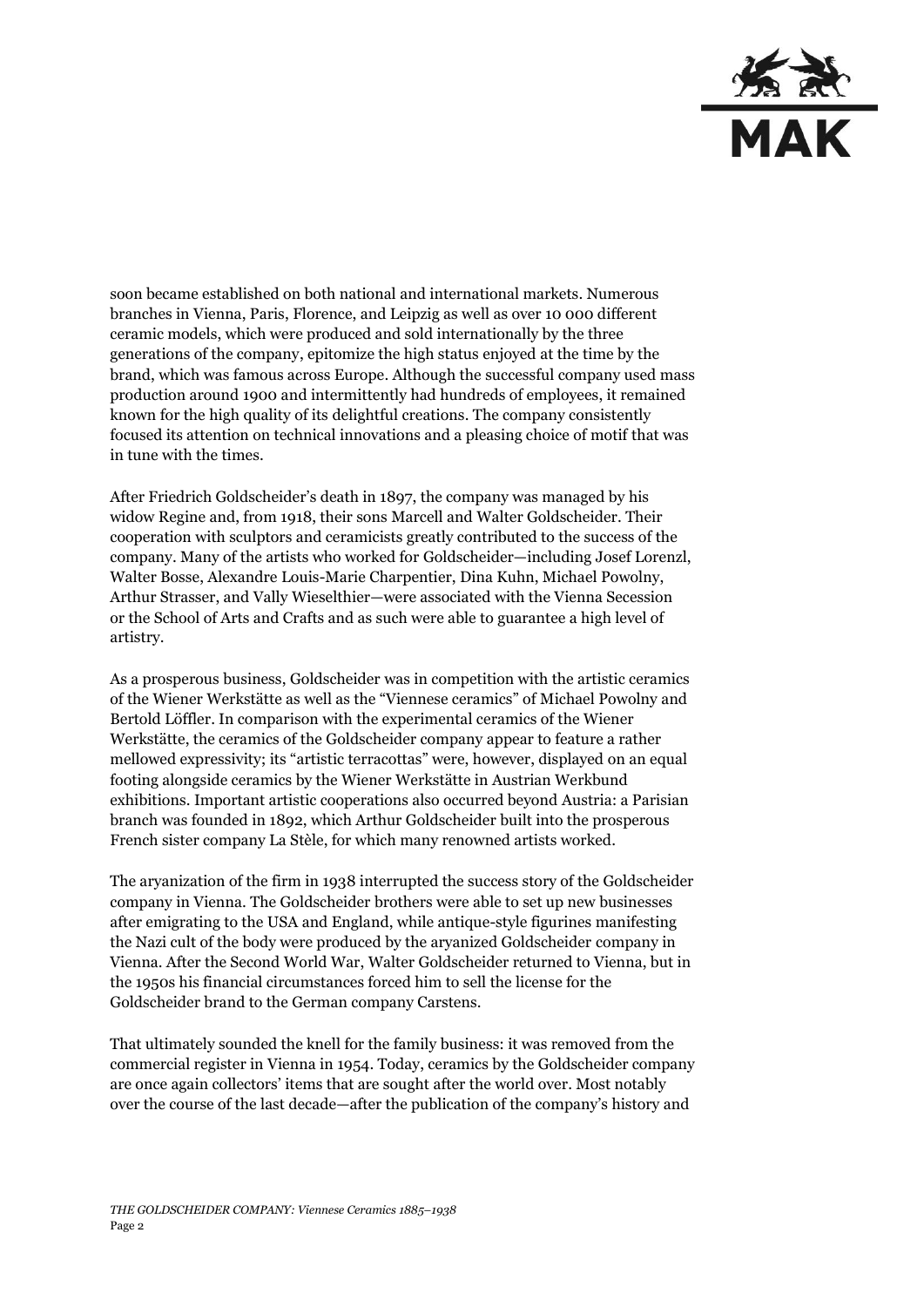

the catalog raisonné by Robert Dechant and Filipp Goldscheider (2007), as well as after the large-scale exhibition *Expansive Taste. Goldscheider. A Worldwide Brand from Vienna* (2007/08) at the Wien Museum—collectors' interest in Goldscheider ceramics has grown considerably.

Press photos on the exhibition are available for download at MAK.at/press.